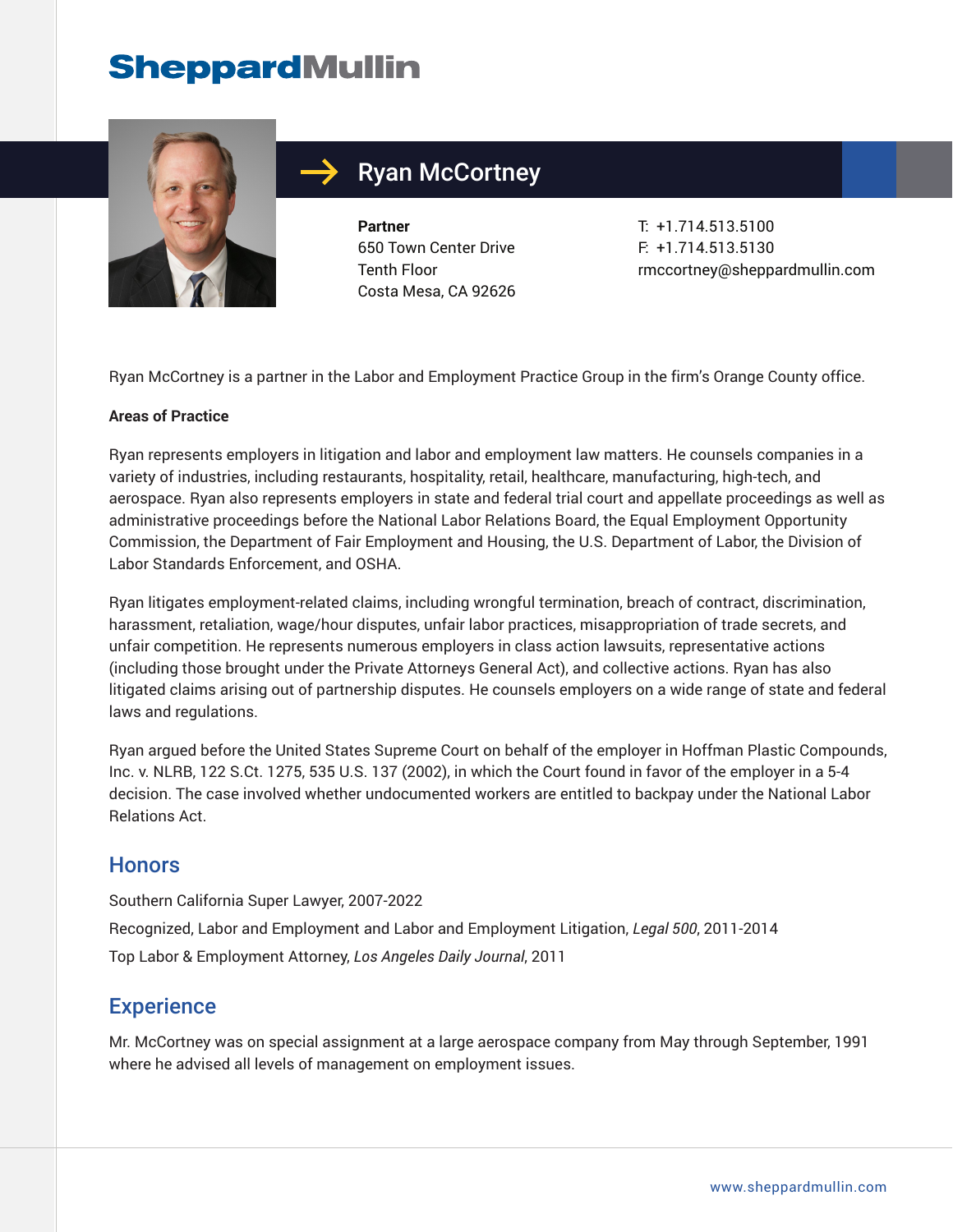#### Memberships

Member, Labor and Employment Law Section, California State Bar Association Member, Labor and Employment Law Section, American Bar Association

#### Practices

Labor and Employment Labor and Employment Counseling Health and Safety Regulations/OSHA Unfair Competition and Trade Secrets Wage and Hour Regulations Labor and Employment Litigation Labor Union Management Relations Wage and Hour Class Actions Litigation Immigration

#### **Industries**

Aerospace & Defense Construction Financial Services Food and Beverage Government Business Group Healthcare Hospitality Retail, Fashion & Beauty

#### **Education**

J.D., University of Southern California, 1987 A.B., Occidental College, 1984, *magna cum laude*, *Phi Beta Kappa*

#### Admissions

California 9th Circuit Court of Appeals